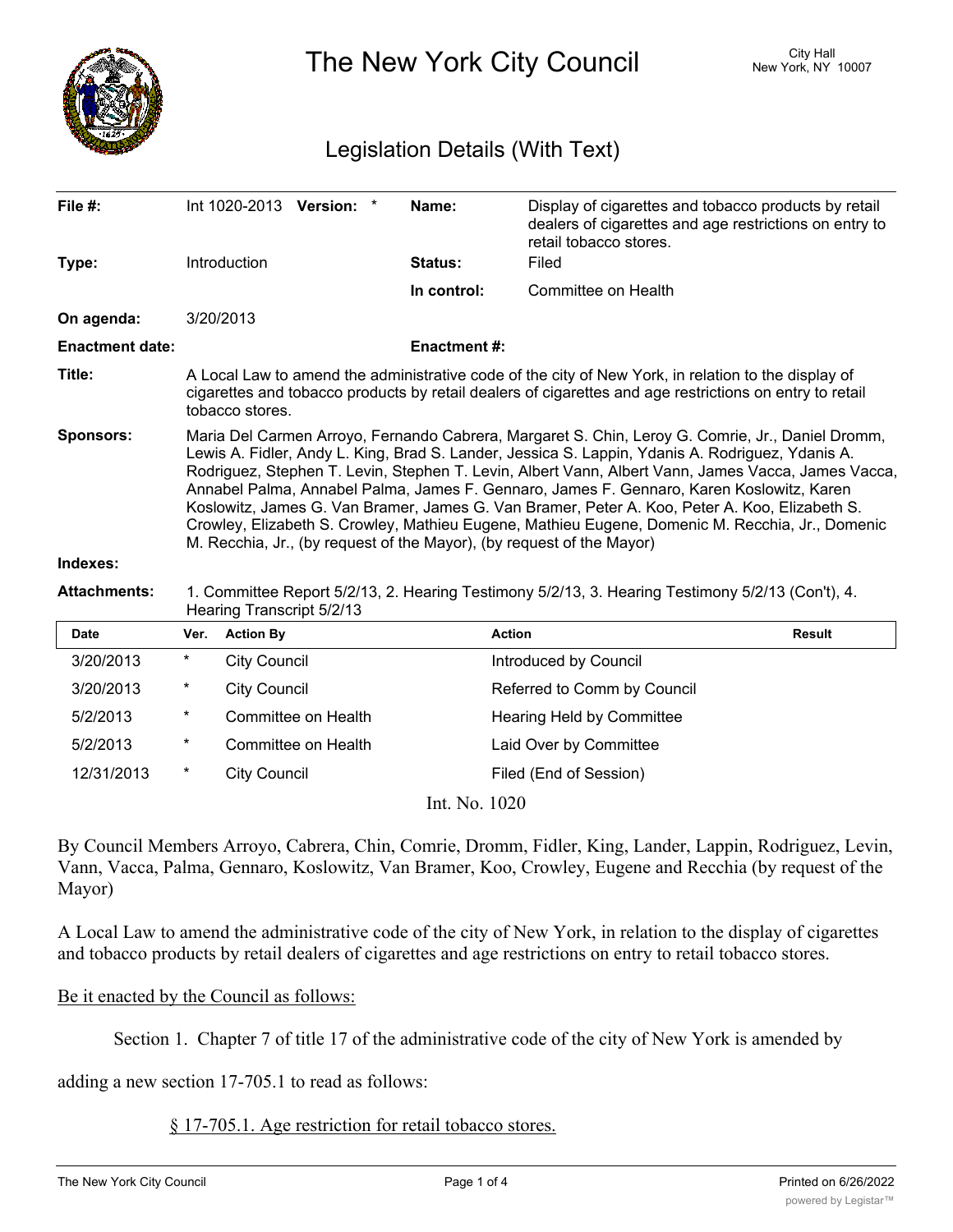a. For purposes of this section, "retail tobacco store" means "retail tobacco store" as defined in subdivision (u) of section 17-502 of the code.

b. No retail tobacco store shall employ, or permit to be employed, any person under the age of eighteen years where the duties of such person require or permit such person to handle cigarettes or tobacco products, or to work in an area where cigarettes and tobacco products are on display, absent written consent from such person's parent or guardian.

c. No retail tobacco store shall permit any person under the age of eighteen years to enter such store unless such person is accompanied by a parent or guardian.

d. Retail tobacco stores shall post a sign in a conspicuous place at any public entrance to such stores on which the following statement shall be imprinted, "NO PERSON UNDER THE AGE OF 18 IS PERMITTED TO ENTER THIS STORE, unless accompanied by a parent or guardian." The sign shall be printed on a white card in red letters at least one-half inch in height.

§ 2. Chapter 7 of title 17 of the administrative code of the city of New York is amended by adding a new subchapter 3 to read as follows:

## SUBCHAPTER 3 DISPLAY OF CIGARETTES AND TOBACCO PRODUCTS

§17-719 Definitions. For purposes of this subchapter, the following terms shall be defined as follows:

a. "Cigarette" means any roll for smoking made wholly or in part of tobacco or any other substance, irrespective of size or shape and whether or not such tobacco or substance is flavored, adulterated or mixed with any other ingredient, the wrapper or cover of which is made of paper or any other substance or material but is not made in whole or in part of tobacco.

b. "Tobacco product" means any product made or derived from tobacco that is intended for human consumption, including any component, part, or accessory of such product. Tobacco product shall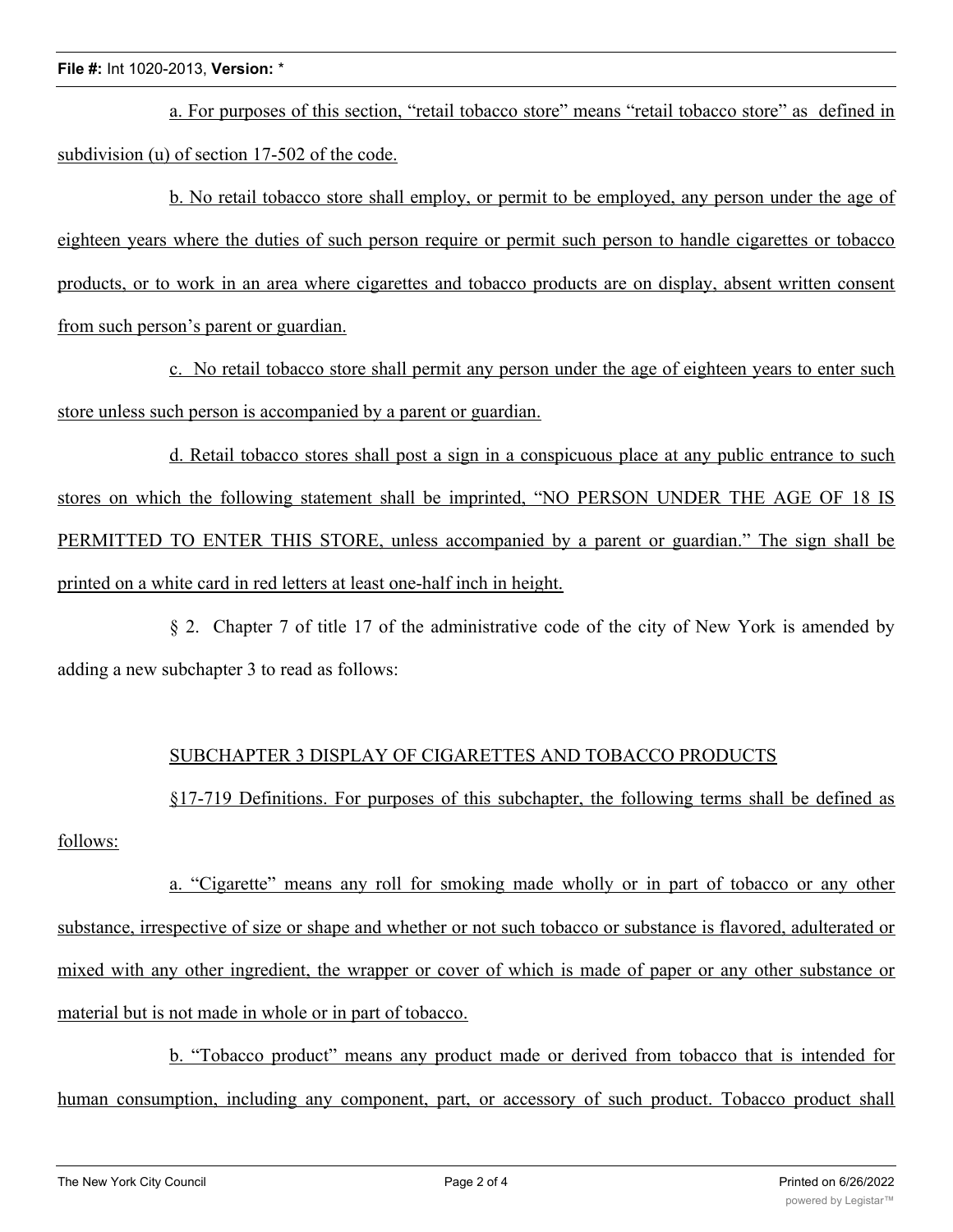## **File #:** Int 1020-2013, **Version:** \*

include, but not be limited to, any cigar, little cigar, chewing tobacco, pipe tobacco, roll-your-own tobacco, snus, bidi, snuff or dissolvable tobacco product. Tobacco product shall not include cigarettes or any product that has been approved by the United States food and drug administration for sale as a tobacco use cessation product or for other medical purposes and that is being marketed and sold solely for such purpose.

c. "Retail dealer " means any person licensed to sell cigarettes pursuant to section 20-202 of this code.

d. "Legal tobacco customer" means a person who is at least eighteen years of age.

e. "Retail tobacco store" means "retail tobacco store" as defined in section subdivision (u) of section 17-502 of this code.

§17-720 Display of cigarettes and tobacco products prohibited.

a. Prohibition of display of cigarettes or cigarette packaging. A retail dealer shall not display or permit the display of any cigarettes or cigarette packaging in a manner that allows a person to view such cigarettes or cigarette packaging prior to purchase at any place of business operated by such dealer.

b. Prohibition of display of tobacco products or tobacco product packaging. A retail dealer shall not display or permit the display of any tobacco product or tobacco product packaging in a manner that allows a person to view such product or packaging prior to purchase at any place of business operated by such dealer.

c. Exceptions. Notwithstanding subdivisions a and b of this section, a retail dealer shall not be prohibited from displaying cigarette packaging or other tobacco product packaging during:

(1) a sale to a legal tobacco customer; or

(2) the restocking of cigarettes or tobacco products.

d. Subdivisions a and b of this section shall not apply to retail tobacco stores.

e. (1) Subdivisions a and b of this section shall not apply to any place of business operated by a retail dealer that is not a chain store until one hundred eighty days after the enactment of the local law that added this subdivision.